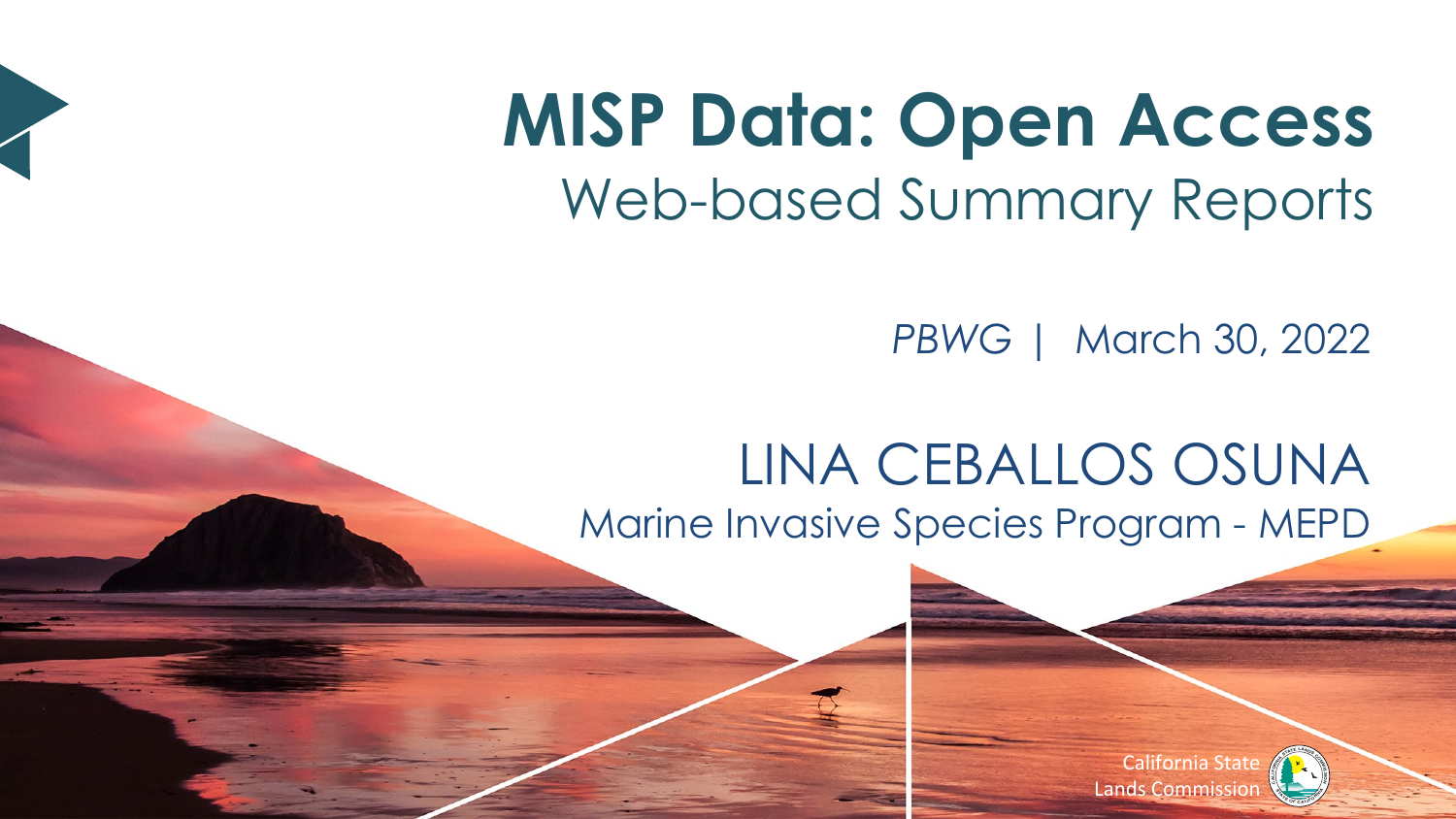

## 1. Objectives

- 2. Type of data and data collection
- 3. Process and output
- 4. Feedback and group discussion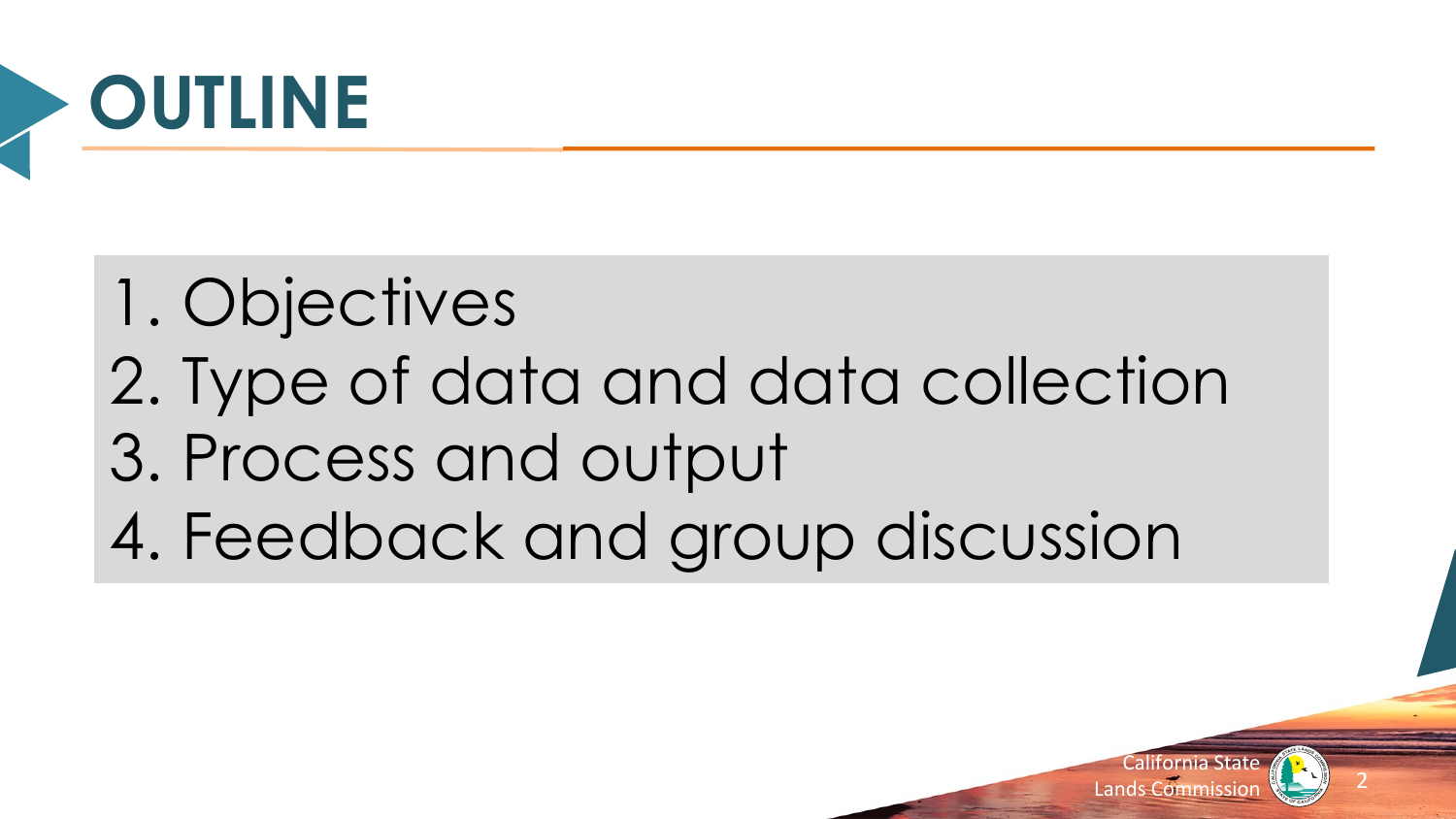# **OBJECTIVES**

- Make data readily available
- Share info with interested parties
- Increase collaboration
- Increase visibility of SLC work
- Simple reproducible process

## **QUARTERLY SUMMARY REPORTS**

California State California State

**<sup>S</sup>TAT<sup>E</sup> <sup>O</sup><sup>F</sup> <sup>C</sup>ALIFORN<sup>I</sup><sup>A</sup>**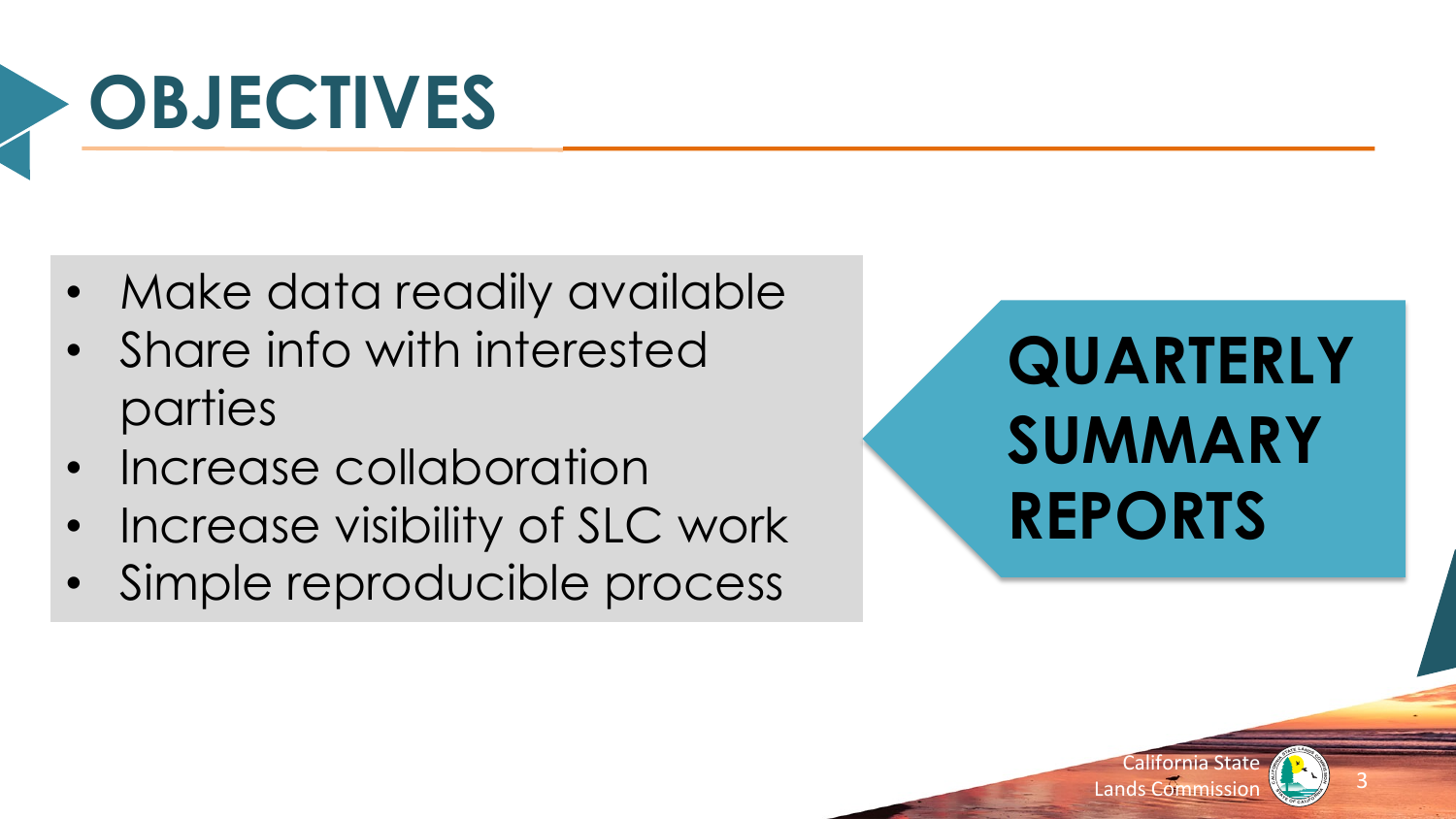# **WHAT KIND OF DATA?**

### **VESSEL ARRIVAL PATTERNS**

### **BALLAST WATER DISCHARGING PATTERNS**

- Vessel type
- Port
- Cumulative by **Quarter**
- **Historical**

### **Other ideas:**

• Wetted Surface Area

**Lands Commission** 

**<sup>S</sup>TAT<sup>E</sup> <sup>O</sup><sup>F</sup> <sup>C</sup>ALIFORN<sup>I</sup><sup>A</sup>**

- LPOC
- Compliance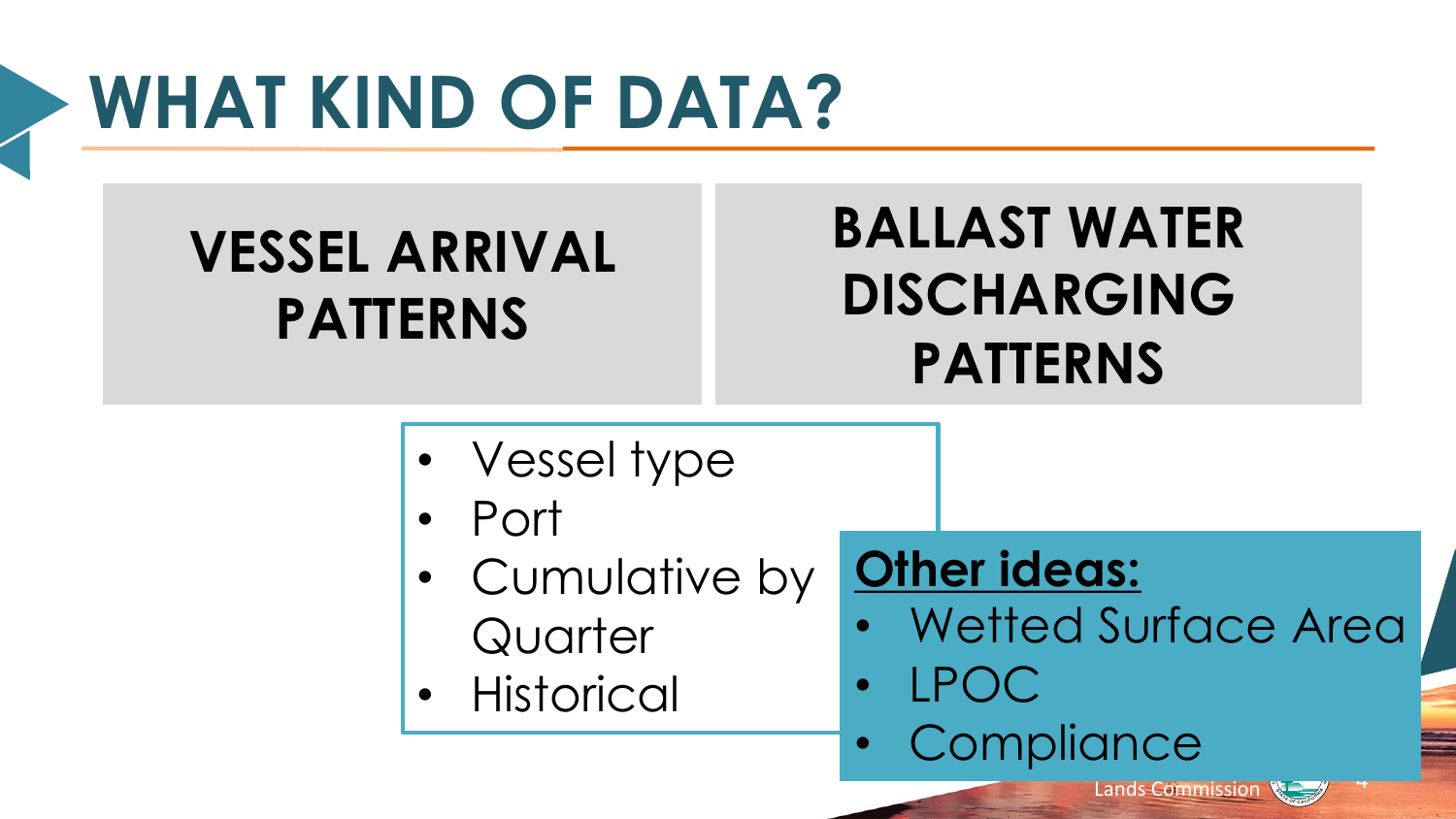# **DATA COLLECTION**

- Marine Exchanges
- Vessel reporting forms

| <b>Ballast Water Management Database</b><br><b>Marine Facilities Division</b><br>1/393<br>$\overline{A}$<br><b>BW</b><br><b>MISP (363 F</b><br><b>Reports</b><br><b>Need</b><br><b>Entity Maintenance</b><br><b>Vessel Schedule</b><br><b>Browse Vessel</b><br><b>Working Inspections</b><br><b>Contacts</b><br><b>Reports</b><br><b>Attention</b> |                                  |  |      |  |               |                                                               |  |
|----------------------------------------------------------------------------------------------------------------------------------------------------------------------------------------------------------------------------------------------------------------------------------------------------------------------------------------------------|----------------------------------|--|------|--|---------------|---------------------------------------------------------------|--|
| 小女子<br>O NOFO O SCFO Both<br>Vessel Schedule For 03/14/2022                                                                                                                                                                                                                                                                                        |                                  |  |      |  |               |                                                               |  |
| <b>Berth</b><br>Port<br><b>Vessel</b><br><b>Time</b> Agent<br>$\check{~}$<br>$\checkmark$<br>$\check{~}$<br>Add<br>Cancel                                                                                                                                                                                                                          |                                  |  |      |  |               |                                                               |  |
| <b>Print S</b><br>Verify Arrivals<br>Select for Inspection<br>Print Inspection Forms                                                                                                                                                                                                                                                               |                                  |  |      |  |               |                                                               |  |
| Insp<br><b>Vessel Name (Call Sign)</b><br><b>Arrival Time Vessel Agent</b><br>Priority<br>Port (Berth)<br><b>Insp Priority Descr</b><br><b>Inspection Status</b>                                                                                                                                                                                   |                                  |  |      |  |               |                                                               |  |
| $\Box$                                                                                                                                                                                                                                                                                                                                             | Oakland (OAK59)                  |  | 0100 |  | High          | No Insp last 3 mo.<br>Violation in last 12 mo.<br>Name Change |  |
| $\Box$                                                                                                                                                                                                                                                                                                                                             | Richmond (RCH8)                  |  | 0600 |  | <b>High</b>   | No Insp last 12 mo.<br>Expired 60 day grace period            |  |
| $\Box$                                                                                                                                                                                                                                                                                                                                             | Los Angeles/Long Beach<br>(H4)   |  | 0700 |  | High          | No Insp last 5 vr.<br>1st arrival subject to BF regulations   |  |
| П                                                                                                                                                                                                                                                                                                                                                  | Los Angeles/Long Beach<br>(92)   |  | 0600 |  | High          | No Insp last 5 vr.<br>1st arrival subject to BF regulations   |  |
| $\Box$                                                                                                                                                                                                                                                                                                                                             | Los Angeles/Long Beach<br>(ANC)  |  | 0400 |  | High          | Vessel new to CA<br>1st arrival subject to BF regulations     |  |
| П                                                                                                                                                                                                                                                                                                                                                  | Carquinez (BNC2)                 |  | 0000 |  | High          | Vessel new to CA                                              |  |
| $\Box$                                                                                                                                                                                                                                                                                                                                             | Carquinez (CRM1)                 |  | 1810 |  | High          | No Insp last 12 mo.<br>1st arrival subject to BF regulations  |  |
| O                                                                                                                                                                                                                                                                                                                                                  | Oakland (OAK57)                  |  | 1600 |  | High          | No Insp last 3 mo.<br>1st arrival subject to BF regulations   |  |
| П                                                                                                                                                                                                                                                                                                                                                  | Richmond (RLW2)                  |  | 1500 |  | High          | No Insp last 12 mo.<br>Vessel Discharging                     |  |
| п                                                                                                                                                                                                                                                                                                                                                  | San Francisco (ANC9)             |  | 0600 |  | Medium        | No Insp last 12 mo.                                           |  |
|                                                                                                                                                                                                                                                                                                                                                    | Los Angeles/Long Beach<br>CANCY. |  | 1200 |  | <b>Medium</b> | No Insp last 12 mo.                                           |  |



- 2. When the vessel name is found, select the vessel name from the list.
- 3. Click on "Add to My Vessels."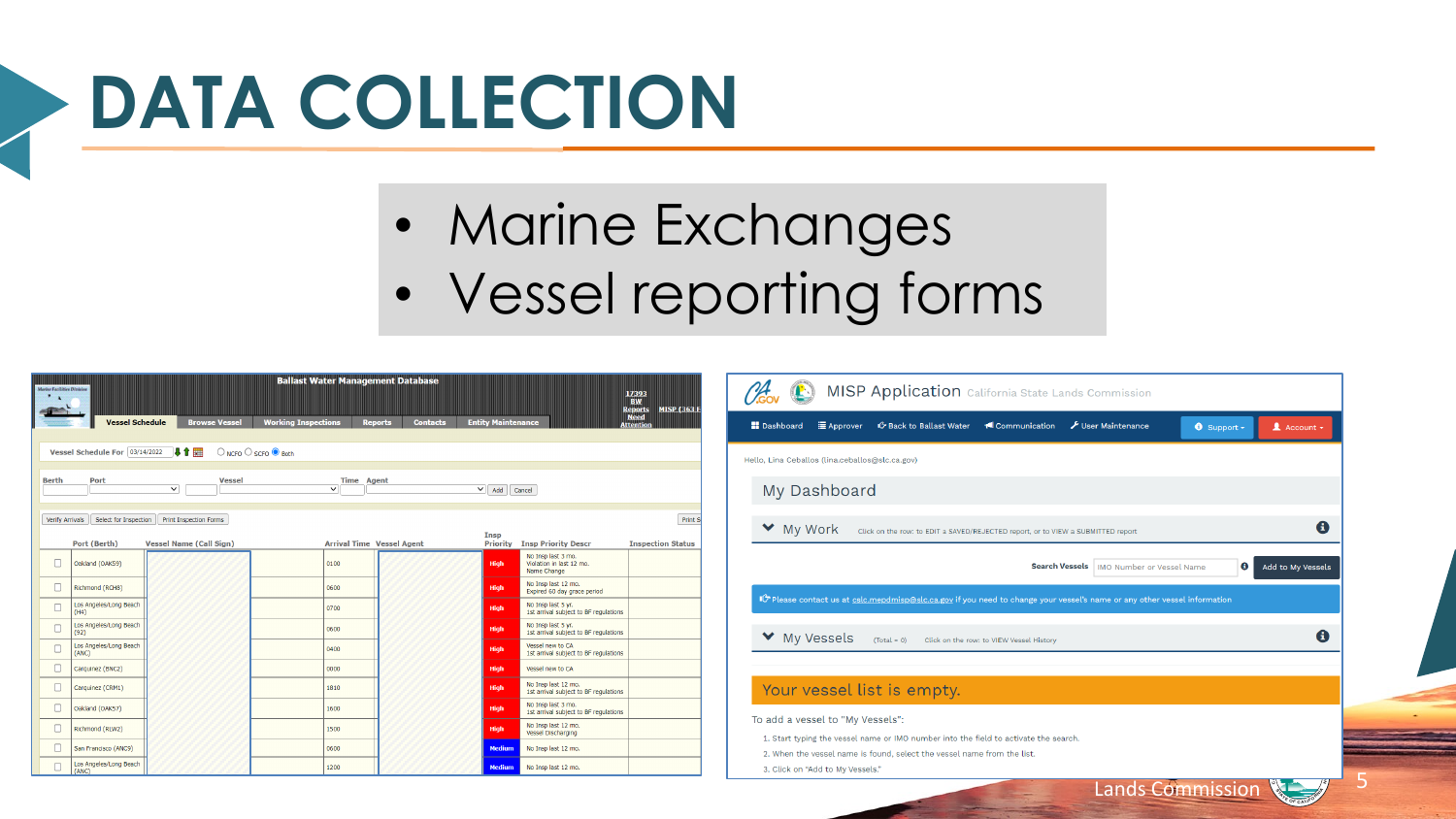



**LIFORN<sup>I</sup><sup>A</sup>**

6

**<sup>S</sup>TAT<sup>E</sup> O**

Lands Commission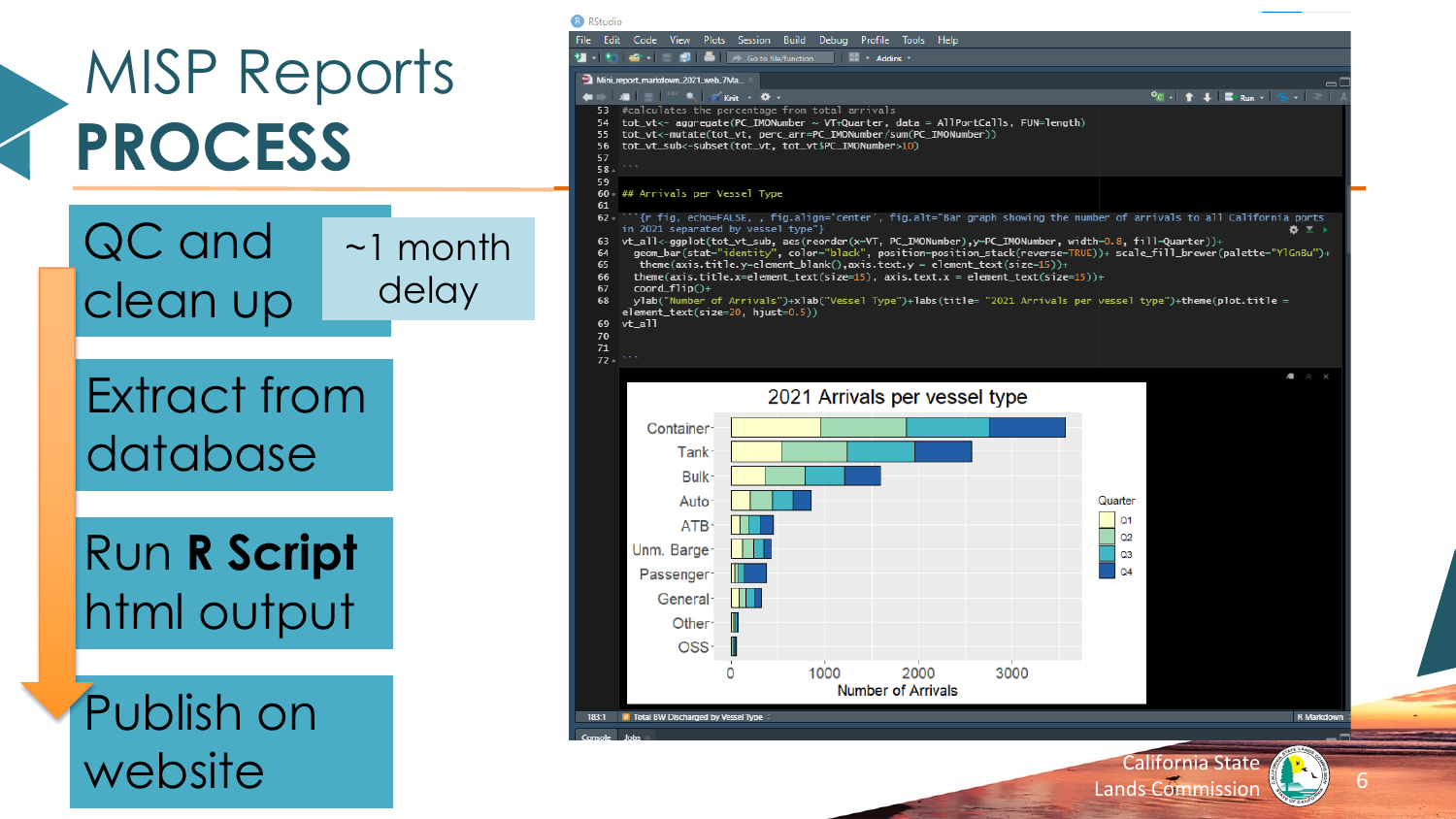

### html file

### **MISP** website (in progress)

#### 2021 Summary Report

Marine Invasive Species Program Jan-Dec, 2021

The Marine Invasive Species Program monitors and analyzes vessel arrival patterns at all California ports. Staff obtains arrivals data from the Marine Exchanges of Southern California and the San Francisco Bay Region and ballast water data from the vessel-submitted reporting forms.

#### **Arrival Patterns**



Figure 1. Number of arrivals per vessel type at all California ports during 2021. Q1= January to March, Q2= April to June, Q3= July to September<br>Q4= October to December

#### **Ballast Water**



alifornia Sta<br>s Commissi